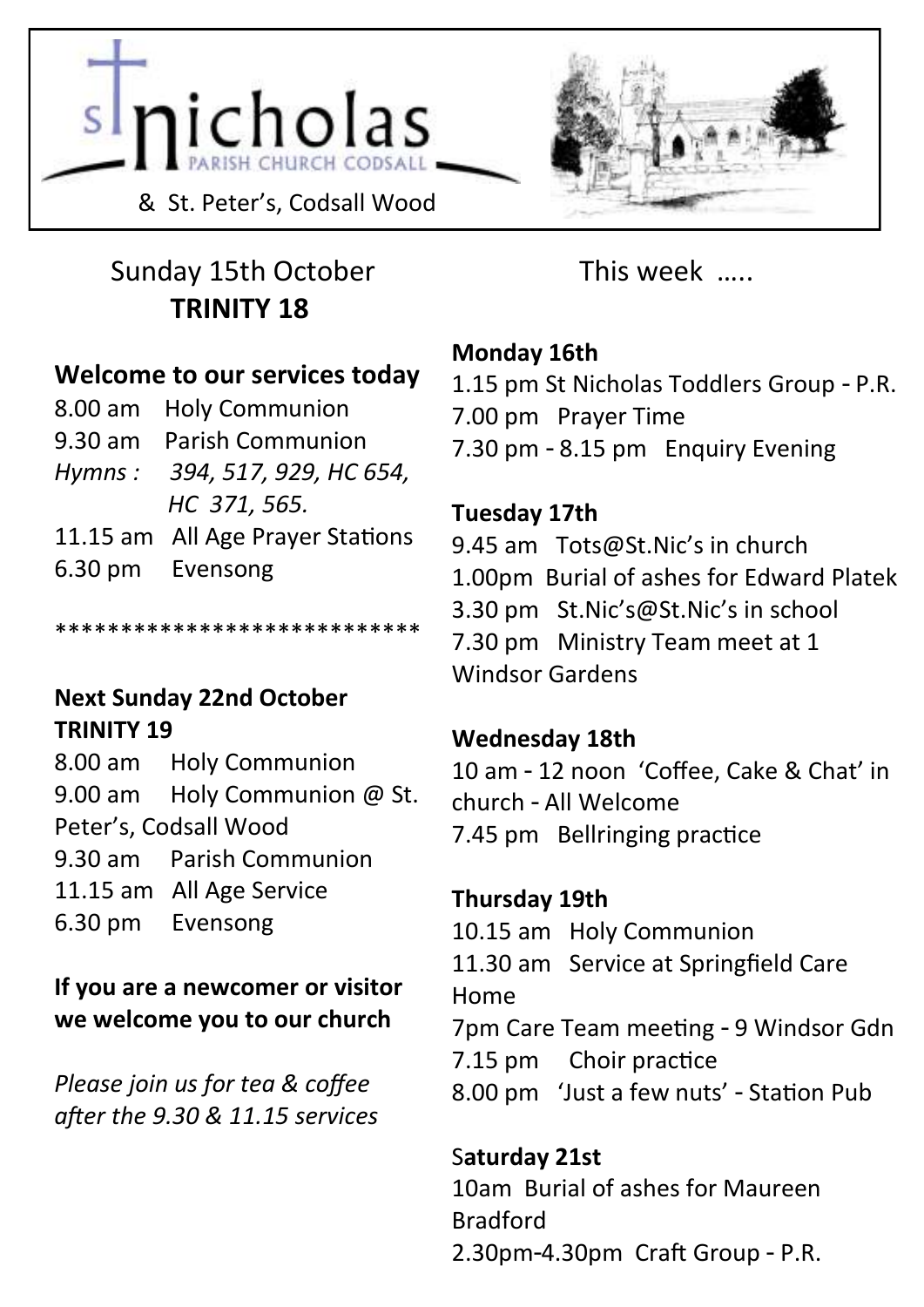*Daily Prayer is at 9.00 am Monday - Friday in church for 20 minutes all welcome.*

*The community bus* Every week we offer lifts to our 9.30 service on the community bus. The driver on **22nd October** will be **Serena Gilmour - 07801 575810.** If you don't usually go on the bus but would like a lift please call the driver on duty.

### *Tots@St.Nic's*

is our activity for pre-school children with songs, a story and things to do, on Tuesday from 9.45 am in church. All preschoolers from 0+ and carers welcome.

### *St.Nic's@St.Nic's*

is on Tuesday at 3.30 pm at St. Nicholas School.

# *Coffee, Cake & Chat*

in on Wednesday from 10am - 12 noon. A lovely friendly time in church with tea/coffee/cake etc. Why not come along you will be made very welcome.

The Whistlefish greetings cards will be on sale.

### *Just a few Nuts*

our informal group for men are meeting next Thursday at The Station Pub.

# *Real Advent Calendars*

Now is the time to order your Advent Calendars on the list at the back of church; it is the only fairly traded chocolate, charitable calendar, which includes the Christmas Story and activities and puzzles. It is only £4. Please make sure that you add your name by the end of October as they then need to be ordered.

# *Dovedale 2018*

We want to gather together a group of people who would like to start to plan and prepare next year's weekend away in Ilam. If you are interested in being part of this group or have ideas please contact Rev. Liz (email and phone contact on back)

### *Bellringers*

The Bellringers are looking to recruit some additional ringers. We are happy to train anyone from age 10+ to pensioners. Practice and training is every Wednesday from 7.45 pm in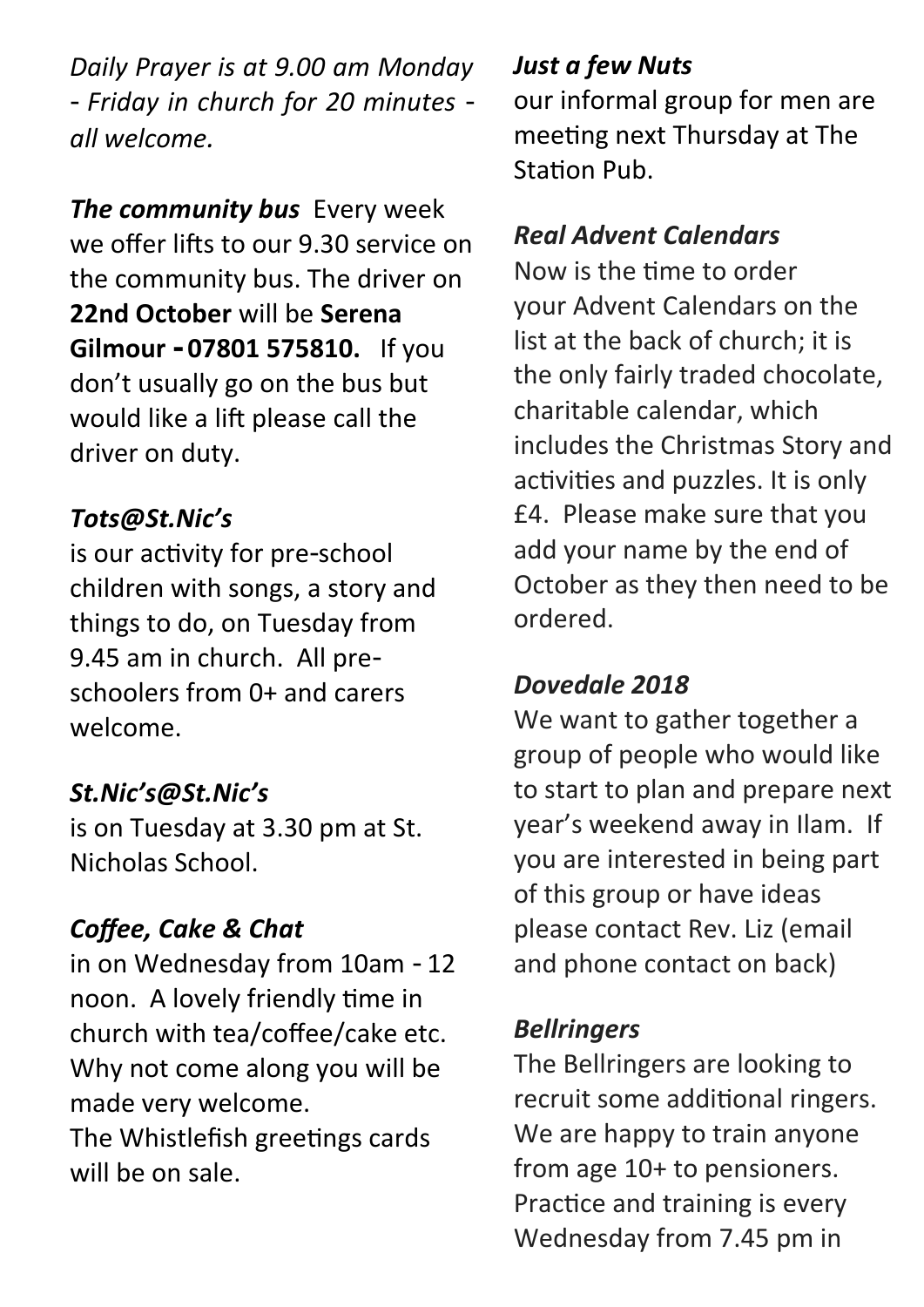church. For further information contact Roger Marsh **01902 843256.**

### *Dementia Action Alliance Information Workshop*

Trinity Methodist Church are holding an information workshop for leaders, stewards. lay workers, pastoral workers, those on church transport and anyone who is interested in learning more about how we can support those who are living with Dementia. This Thursday 19th October 7pm and Wednesday 29th November 10am

*Simon's Licensing on Saturday*  11th November The cost of the coach is £11 per person. **LAST DAY** for payment is Sunday 22nd October Please put cash or cheque (payable to Codsall PCC) in an envelope marked for me, with your NAME on and the amount and give to either myself or Hazel Bristow, thanks. Final travel details will be available at the beginning of November. **Sue Cartwright**

### *Advanced notice*

We shall be holding a Christmas Coffee Morning on **Saturday 18th** 

**November** in the Parish Rooms. Amongst the usual stalls we shall be having a Bottle Stall and would be grateful for donations, anything from tomato sauce to a bottle of wine, you choose! We shall also have a Christmas themed tombola and welcome donations. There will be a marked box at the back of church for contributions from next week, many thanks.

The pink and yellow regular giving envelopes are at the back of church for collection.

### *Prayer for the season*

Lord of the seasons, there is a time for dying and a time for new birth; a time to speak and a time to keep quiet. Help us discern your will for us now.

Lord of autumn leaves and warm berries, help us to let go gracefully and to rejoice in the colour and the fruitfulness of this moment.

Wrap us in the shawl of eternity and teach us to await with wonder the new shoots of your love. *Mary Hanrahan*